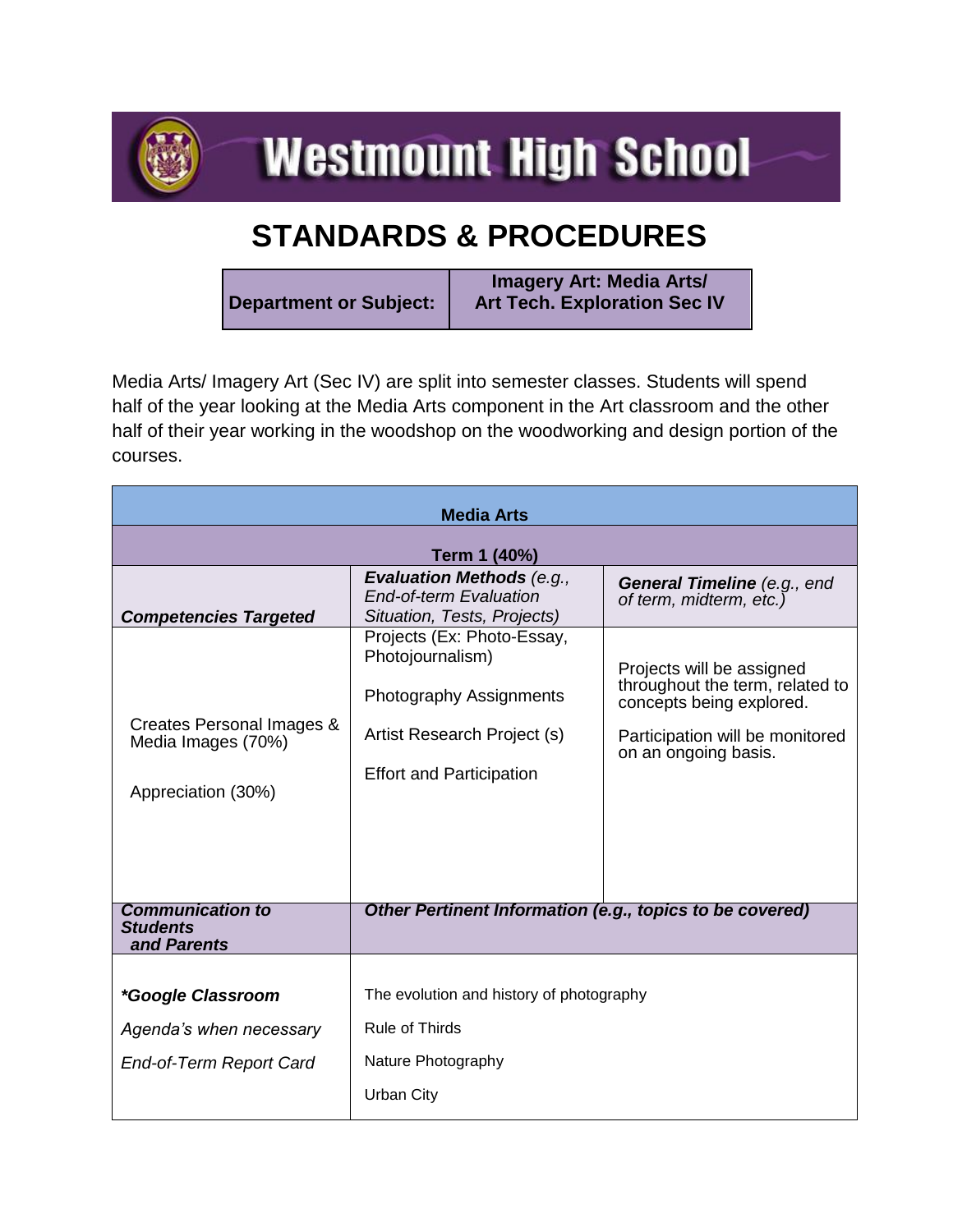| <b>Competencies Targeted</b>                                                                                                       | <b>Evaluation Methods (e.g.,</b><br><b>End-of-term Evaluation</b><br>Situation, Tests, Projects)                                                                                                                                                                                                                                            | General Timeline (e.g., end<br>of term, midterm, etc.)                                                                                                                                                                               |
|------------------------------------------------------------------------------------------------------------------------------------|---------------------------------------------------------------------------------------------------------------------------------------------------------------------------------------------------------------------------------------------------------------------------------------------------------------------------------------------|--------------------------------------------------------------------------------------------------------------------------------------------------------------------------------------------------------------------------------------|
| Creates Personal Images &<br>Media Images (70%)<br>Appreciation (30%)                                                              | Film (s)<br><b>Video Production</b><br><b>Film Related Projects</b><br>(storyboard, pitch, trailer etc.)<br><b>Scene Analysis</b><br><b>Digital Posters</b><br>Presentation                                                                                                                                                                 | <b>Presentation and Analysis</b><br>early in the term<br>Feedback provided in class<br>during student work.<br>Storyboards and pitches due<br>mid-term<br>Posters/Trailers due toward<br>end of term.<br>Film due toward end of term |
| <b>Communication to</b><br><b>Students and Parents</b><br>*Google Classroom<br>Progress Reports mid-term<br>Agendas when necessary | Other Pertinent Information (e.g., topics to be covered)<br>Stop-Motion Animation, PSA Video, Music Video or<br><b>Commercial Production</b><br>The In-Class portion of Media Arts is designed to develop<br>artistic expression with an eye to media arts - to film,<br>photography, and graphic design. Other mediums may be<br>explored. |                                                                                                                                                                                                                                      |
| End-Of-Term Report Card                                                                                                            | Same as above                                                                                                                                                                                                                                                                                                                               |                                                                                                                                                                                                                                      |